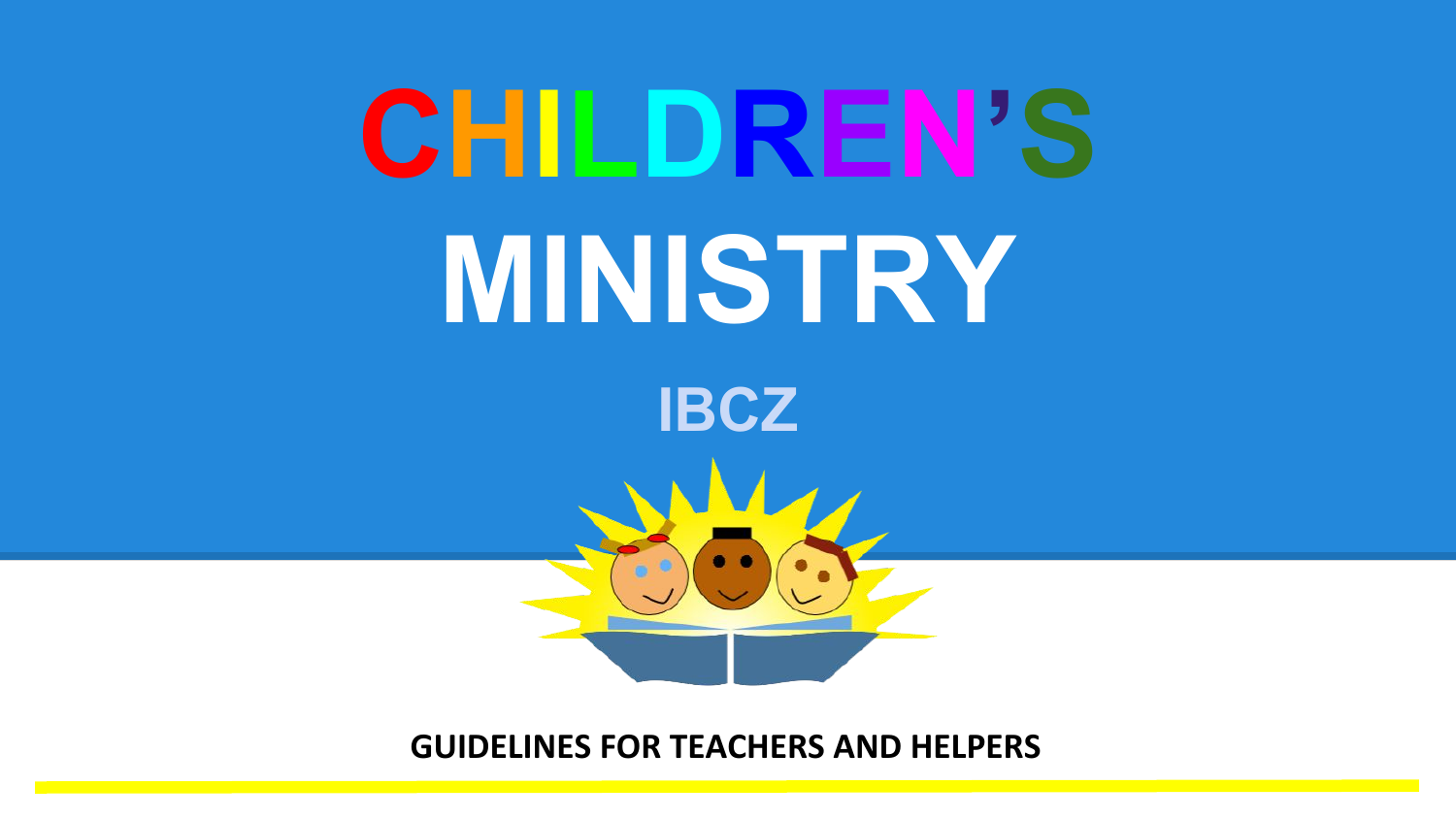

# **Mission & Vision**

Our **MISSION** is for every child who comes to IBCZ to hear the good news of Jesus.

Our **VISION** is to provide an exciting and safe environment for children to learn about the love of God, the saving work of Jesus, and the living power of the Holy Spirit. Our volunteer teachers and helpers offer their time and talents to encourage children to take their first steps to become followers of Jesus through creative telling of Bible stories, through prayer and worship, as well as meaningful games and activities.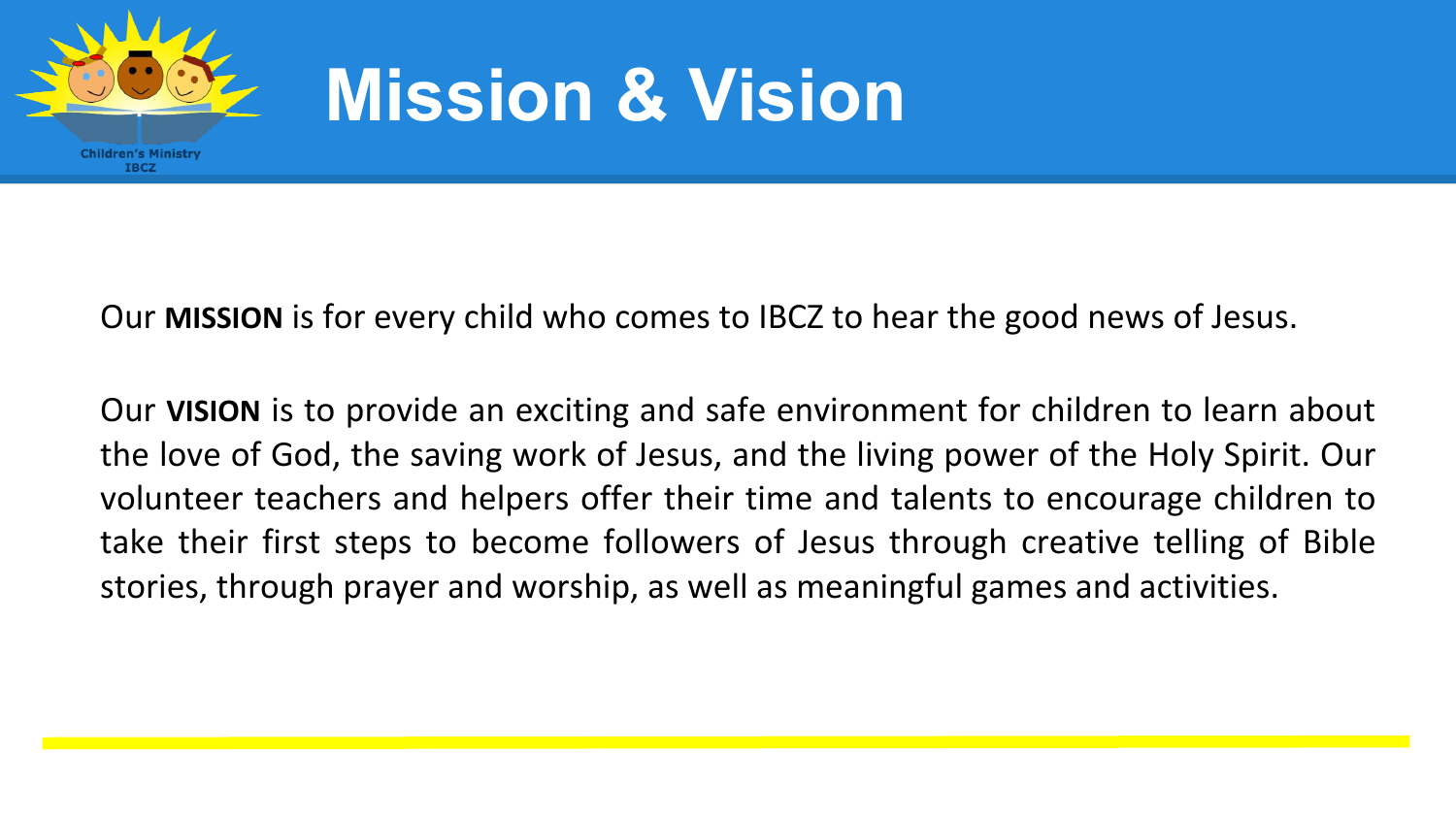

| <b>GROUP</b> | AGE (approx.) |
|--------------|---------------|
| Group 1      | $3 - 7$       |
| Group 2      | $8 - 12$      |

The groups are divided in a way that allows us to make the teaching age-appropriate. Children will remain in their classes during the school year (August – June).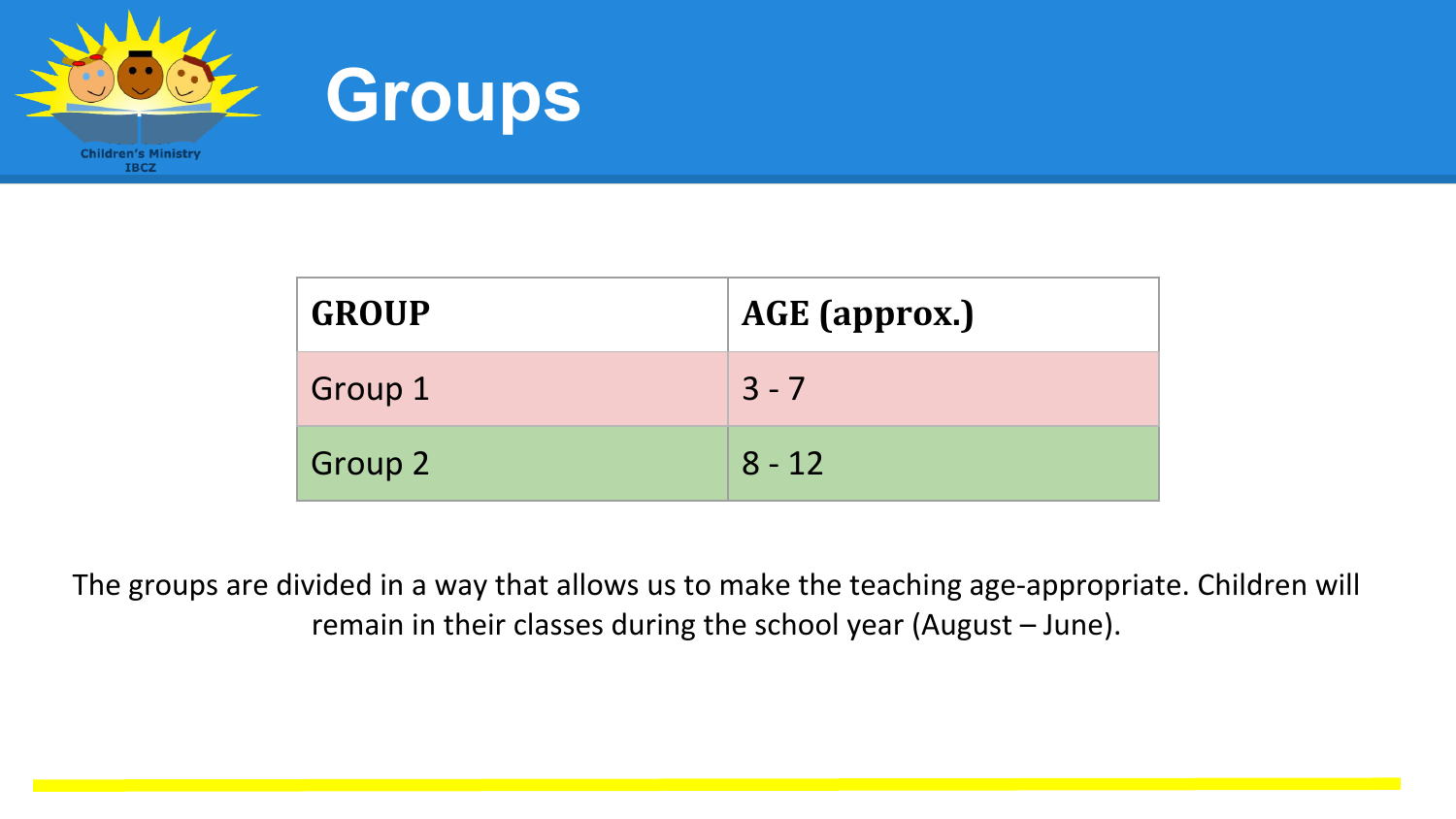

## **Teachers - 1**

### **Main requirements:**

Born again believer

- **Basic Bible** knowledge Commitment to the Lord & His Word
- Joy of working with children

Each group will have one teacher per Sunday. The aim is for the Teacher to form relationships with the children in order to know them well and through prayer and friendship, model God's love to them. It is therefore desirable that Teachers commit to a specific group, and aim to lead that group 2x every 4-6 weeks, if possible. It also allows Teachers to have opportunities to worship and learn within the main church.

New Teachers are always needed, and can discuss potential commitment with the Head of the Ministry. New Teachers should work in the chosen group for a few Sundays, together with established Teachers, and learn from them, until they are ready to teach the group themselves.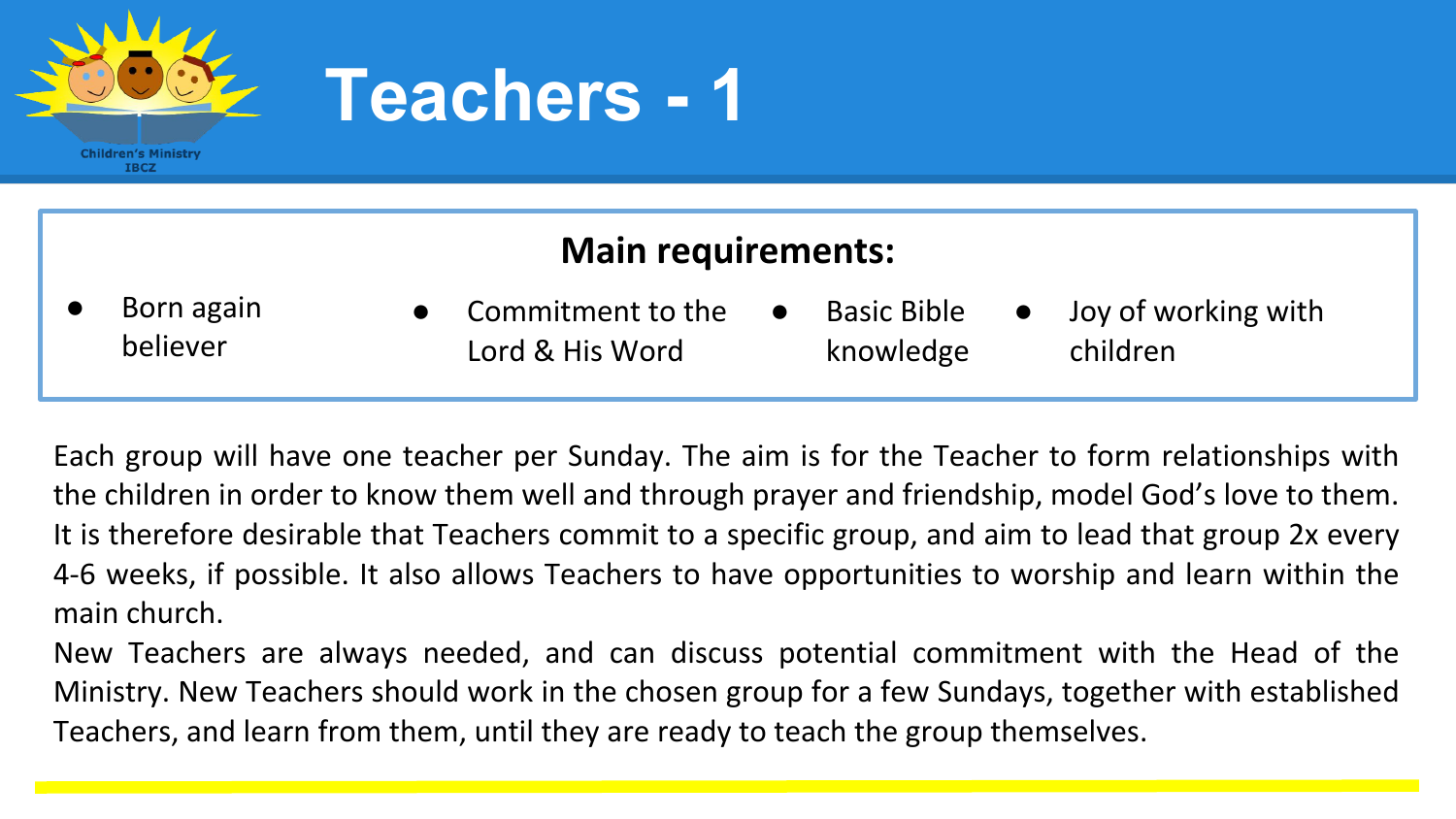

## **Teachers - 2**

### **Time in the groups:**  Approximately one hour from 11AM to 12.00-12.15PM

**Before** the class the Teacher is expected to:

- Collect the relevant material from church (unless the Teacher has a copy at home);
- Allocate time during the week to read, pray and prepare the group time story and activities. (Plenty of choices are available in the lesson material or online, to allow for individual Teacher's preferred style of teaching);
- Share the lesson plan with the Helper who is scheduled for the coming Sunday.

**During** the class the Teacher is expected to:

- Adhere to the assigned lesson topic;
- Be well-prepared;
- Have clear positive guidelines for behaviour and adhere to them;
- Be an example of Jesus' love and kindness.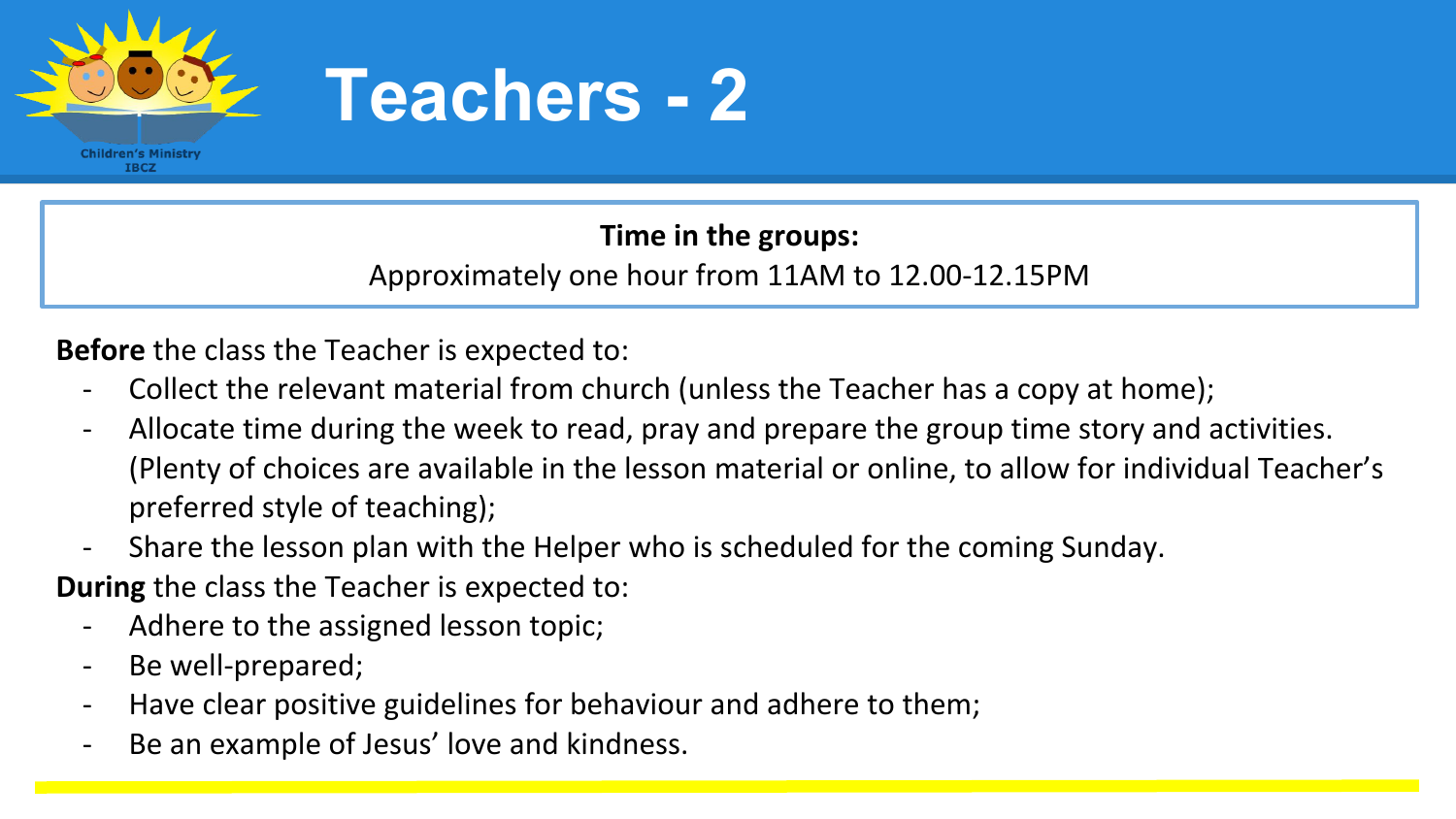

Each group will have one Helper per Sunday (unless it is not necessary due to the class size). Every parent is expected to be a Helper in Sunday School (several times during the year) especially if they have multiple children. Children's Ministry cannot function without adequate help and parents must be willing to participate.

**Before** the class the Helper is not expected to help. However he/she is welcome to offer the Teacher a hand with preparing a craft, an activity or bringing a snack. **During** the class the Helper is expected to:

- Encourage children to participate in the lesson;
- Help children to adhere to the discipline guidelines;
- Accompany children to the toilet (if needed);
- Be an example of Jesus' love and kindness.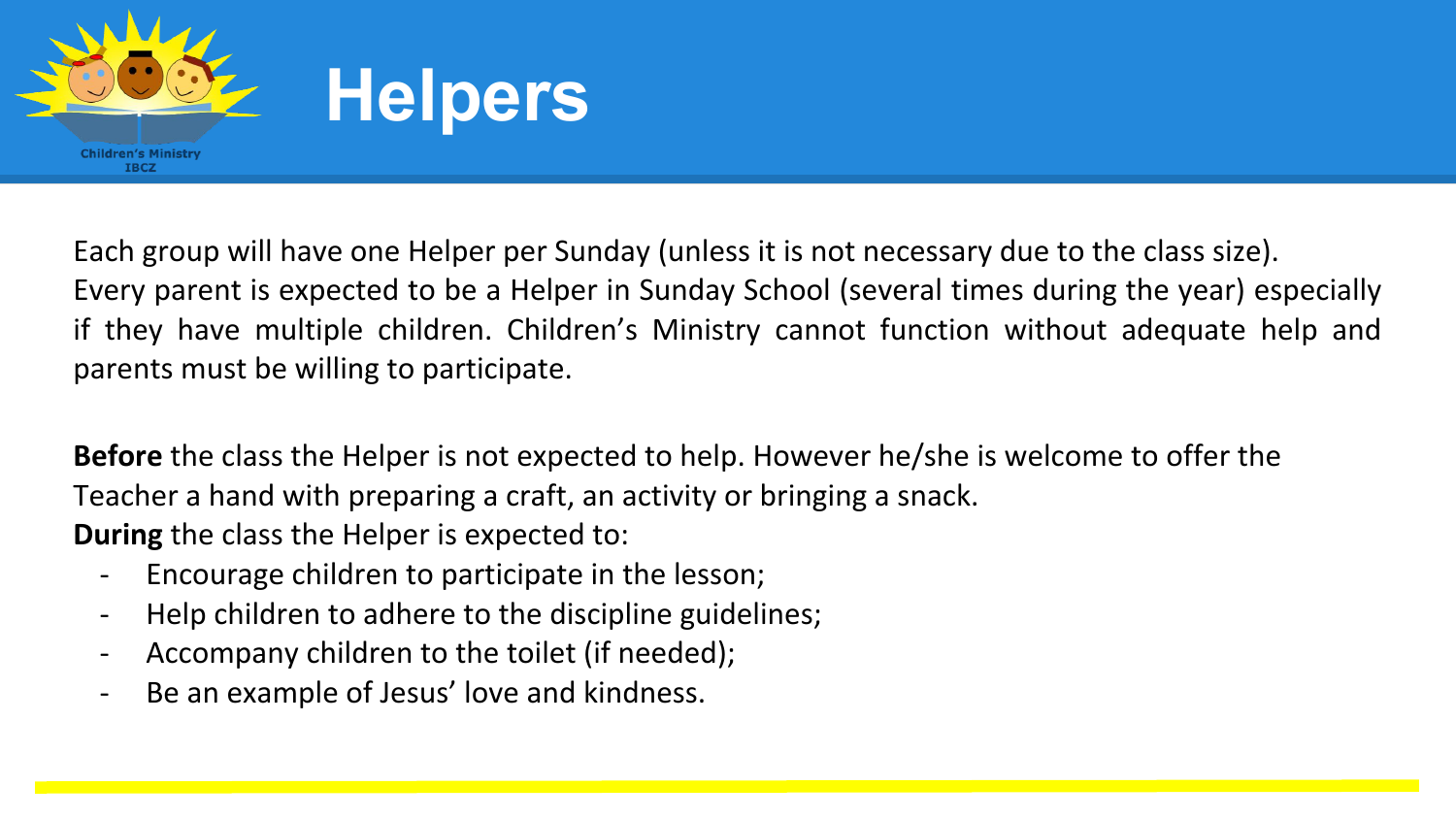

## **Safety Issues**

#### **First Aid**

A small first aid kit is available in the kitchen. Look for the "First Aid" sign on the cupboard door.

#### **Fire Safety**

Both Teachers and Helpers should know the location of the 2 nearest fire exits.

#### **Allergy alert**

Parents will give details of allergies on the registration forms, and this point will be noted in the information sheets in the INFO folder downstairs. Teachers and Helpers should become aware if a child has special needs.

Snacks for the kids should never contain nuts as this is a very common and often severe allergy.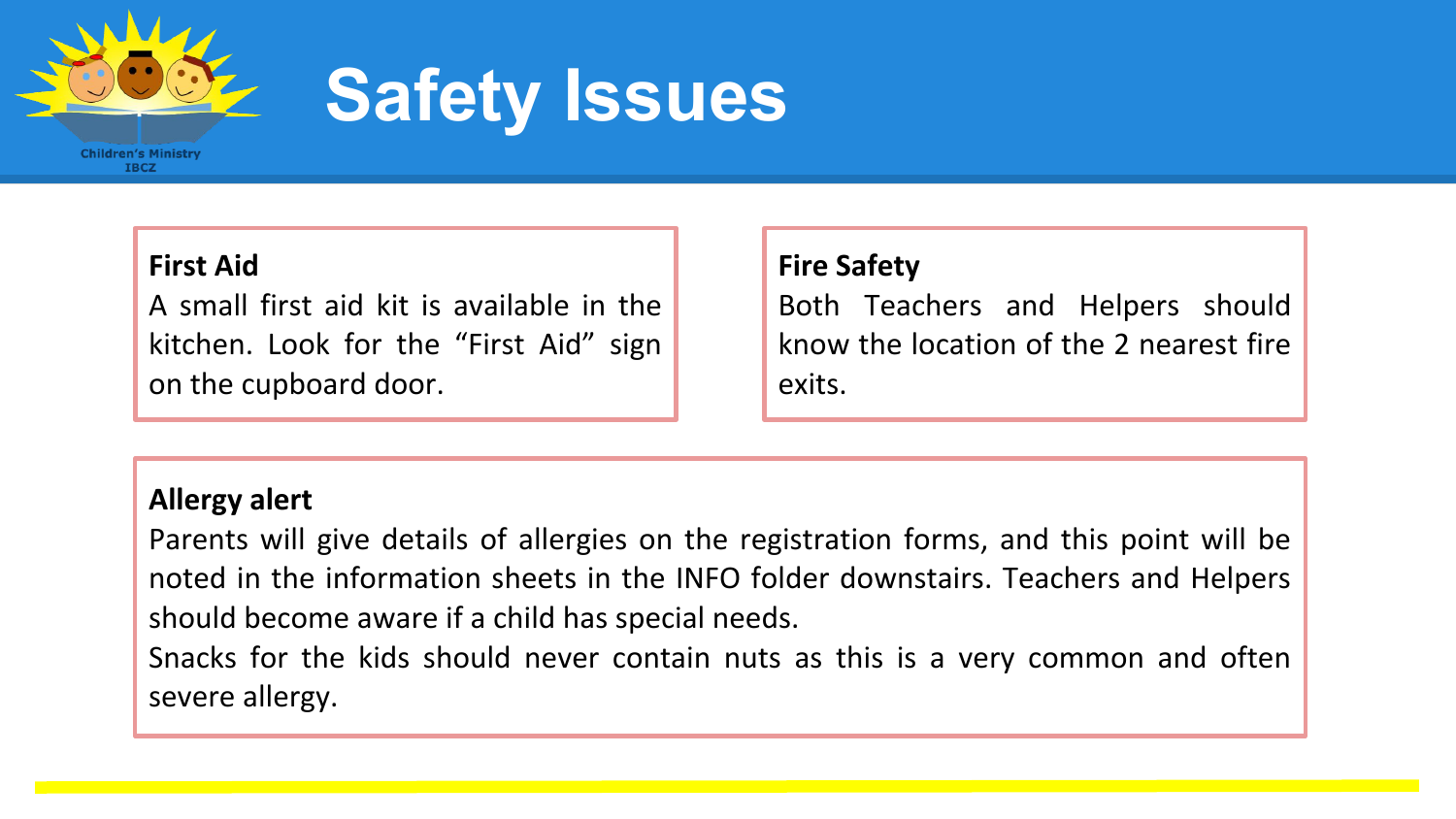

# **Discipline in the Classroom**

### **To establish good discipline:**

- Prepare clear simple guidelines for behaviour;
- Give reasons for the guidelines;
- Implement the guidelines firmly and consistently;
- Remain calm when talking to children about behaviour issues.

Wherever possible, **disruptive children** should be retained within the group, using the helper and if necessary an additional helper or the Kids' church coordinator to come and assist. Time outside the room, within view of the helper, can be used for a short period. As a last resort, parents can be asked to accompany their children. Our aim is always to show God's love and kindness to the children, despite their behaviour. Some children require extra movement and activities, so an active game can often break a pattern of disruption